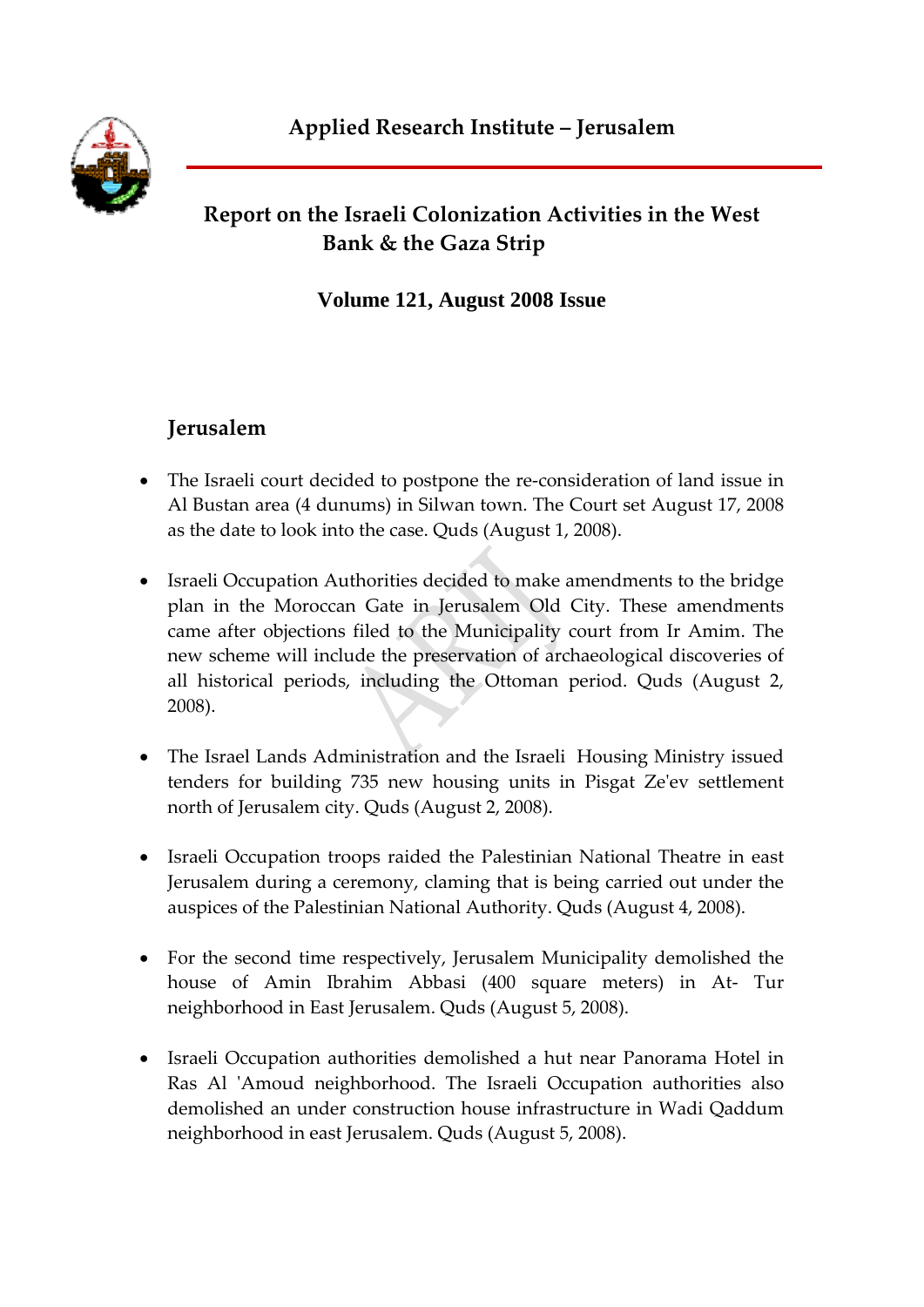- The Jerusalem Municipality issued an order to stop the demolition of the seven floors Beit Jonathan building in Silwan city in East Jerusalem despite being built without proper licensing documents. The building was built by the Atteret Kohanim in 2002 without a license and the Israeli court issued an order to evacuate and close it. Quds (August 5, 2008).
- The Legal Adviser office of the Israeli Prime Minister for Jerusalem Affairs issued a precautionary order from Jerusalem court to prevent the demolition of 193 buildings in Sur Baher town east of Jerusalem city. The court order came after the town's residents provided new structural plan of the town to the court. Quds (August 5, 2008).
- The Israeli Internal Security Minister Avi Dchter renewed the closure of a number of Palestinian institutions in east Jerusalem for another six months. The order included: The Institute of Orient House ‐ the Chamber of Commerce ‐ the Supreme Council for Arab Tourism ‐ Palestinian Research Center ‐ Palestinian Prisoners Club – and Social Research Center. Quds (August 6, 2008).
- The Court of local affairs in Jerusalem city cancelled administrative demolition order which was issued by the President of the Local Committee against Hussein Khalil house in Al Esawiyeh on 30/7/2007. Quds (August 7, 2008).
- The Israeli High Court of Justice decided to give the Israelis the right to bring claims for compensation against the Palestinian National Authority. Quds (August 7, 2008).
- The Israeli police arrested 11 rightwing extremist Jewish near Shuʹfat refugee camp north of Jerusalem after trying to seize Palestinian houses in Al Esawiyeh valley. In addition, these extremists are part of dozens of rightwing activists who have sworn their intention to establish an outpost of 200 housing units under the project named "Shar Hmezrach". Quds (August 8, 2008).
- Israeli Occupation Authorities gave the green light to build 300 housing units in Neve Yacoov settlement in East Jerusalem. Quds (August 8, 2008).
- Dozens of Israeli settlers attempted to raid Shuʹfat refugee camp in northern Jerusalem. Maan News (August 12, 2008).
- Al Aqsa Foundation for reconstruction of Islamic holy places revealed about Israeli plans to build a Jewish synagogues and rehabilitate others in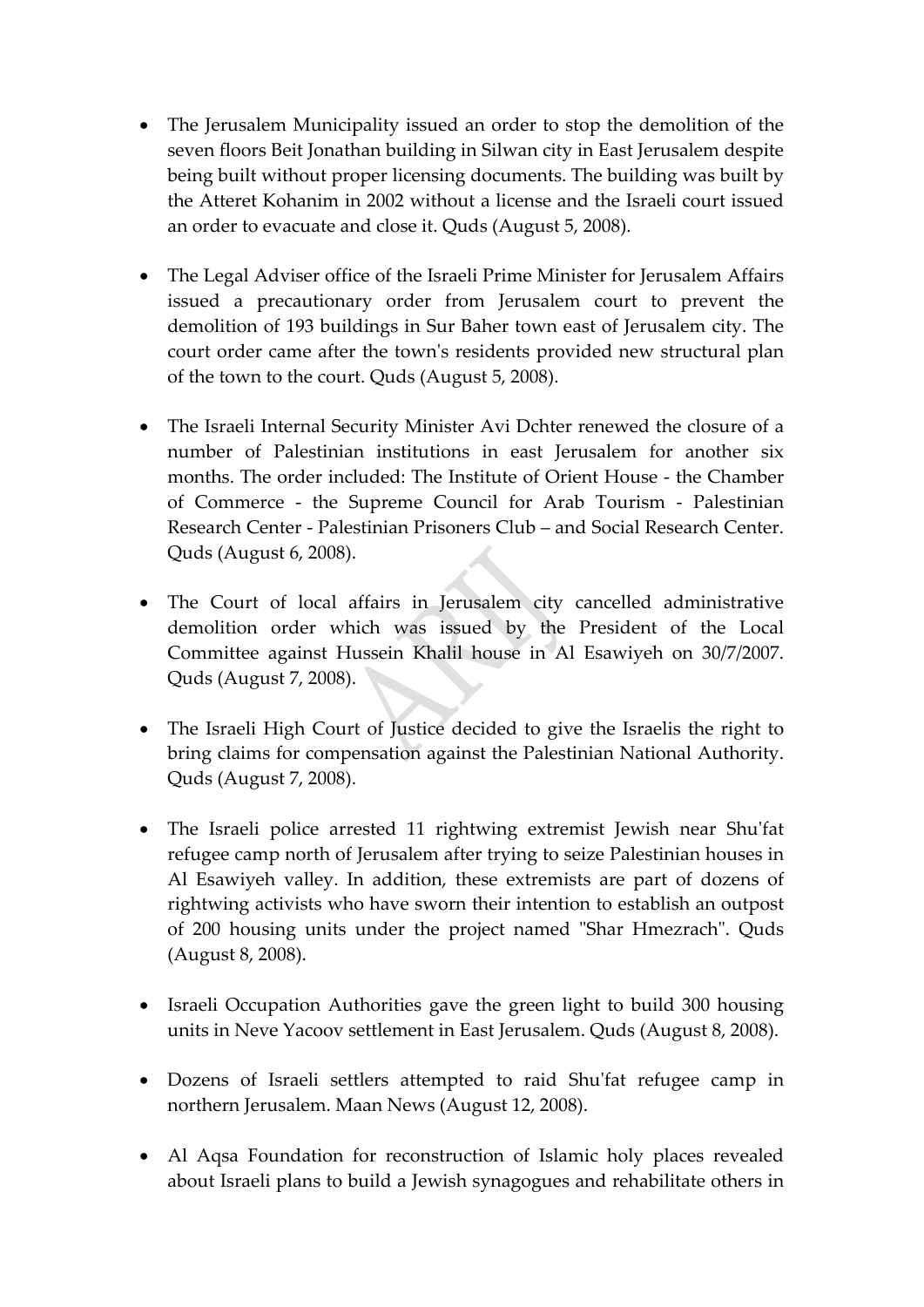the city of Jerusalem in addition to the establishment of 18 meters wide military bridge on the expense of Al Mughrabi Gate, one of the gates of Al‐Aqsa mosque. Wafa (August 12,2008)

- Jerusalem Municipality revealed a project for a light railway lines that will extend up to the old city walls. In addition, the plan will include the evacuation of Palestinian homes in the area and the construction of 600 meters tunnel that will pass through Mount Zion. Work on the project is supposed to take two years time; during which, several shops in the old city will be closed. Quds (August 13, 2008).
- The Israeli Occupation Authorities demolished two houses in Al‐ Ashqariya neighborhood in Beit Hanina town, north East of Jerusalem city owned by Mufeed Al 'Ajlouni and Khalid Abu Sbeih. Citizens weren't allowed to salvage any of their properties and were evacuated from the houses. The Israeli Occupation bulldozers also demolished another under construction housing complex (400 meters square area) in Al Esawiyeh town under the pretext of "lack of license". The complex is owned by Muhammad Issa Durbas. Quds (August 14, 2008).
- The Israeli Ministry of Finance decided to impose a monthly tax of 3500 NIS on each contractor employs Palestinian workers inside Israel. This step aims to reduce Palestinian employment inside Israel. Quds (August 17, 2008).
- A group of Palestinians successfully blocked Israeli settlers from occupying the home of Bahaʹ Addin Darwish in the town of Beit Safafa, south of Jerusalem city. This act came as Israeli settlers attempted last week to occupy the house along with the furniture and religious books. Maan News (August 18, 2008).
- The Israeli Occupation Authorities decided to conduct census in East Jerusalem which will include Jerusalemites who live within the municipal boundaries of Jerusalem while excluding Jerusalemites who live outside the municipal boundaries. Quds (August 18, 2008).
- The Israeli Occupation Authorities installed highly sensitive cameras in Bab Al‐ Asbat gate (Lion Gate) adjacent to Al‐Aqsa Mosque to put further restrictions on the entry of worshippers to the Al‐Aqsa Mosque. Wafa (August 19, 2008).
- The Israeli Regulation and construction Regional Committee in Jerusalem city ratified the validity of a scheme to establish hundreds of housing units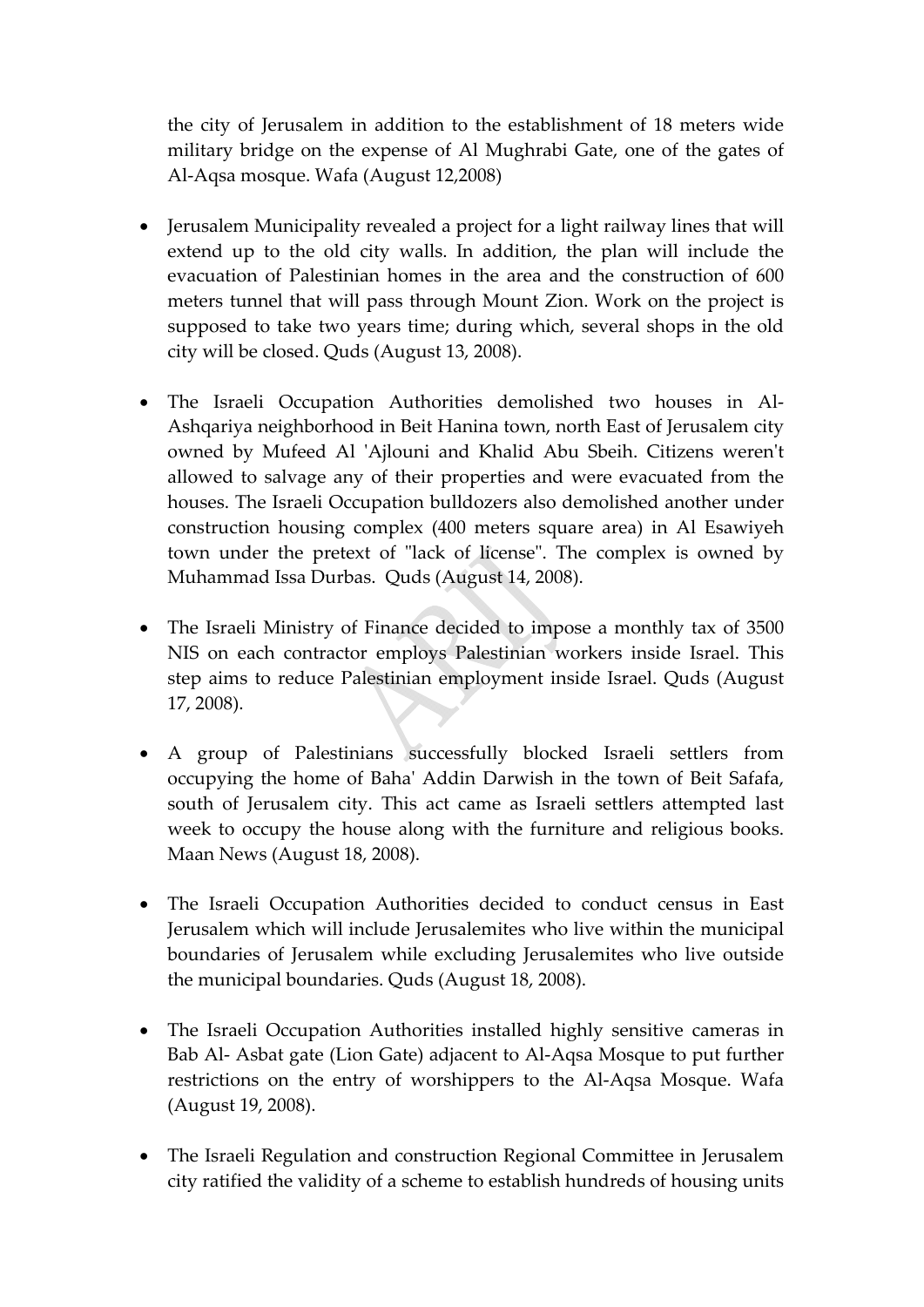in Neve Yacoov settlement north of Jerusalem. According to the scheme, the municipality will build 400 housing units on an 80 dunums of lands. Quds (August 20, 2008).

- Israeli settlers tried to seize 4 dunums of land near Dar Al‐Aytam School in Al‐Thawri neighborhood in East Jerusalem. Settlers tried to build iron gates around the land. Quds (August 21, 2008).
- Radical settlers damaged 20 graves and tombstones in Ma'man Allah cemetery just outside the Old City of Jerusalem. Damages to the cemetery were concentrated in four different areas. The vandalism was done over the course of several days. Maan News (August 22, 2008).
- In response to court petitions filed by Palestinian landowners, the Israeli Prime Minister Ehud Olmert and Defense Minister Ehud Barak decided to reroute the West Bank Segregation Wall, to ensure that the wall does not encroach on Palestinian land. The new route represented a significant change in plans for the wall to the east. The reroute plan includes a section running east of Maʹaleh Adumim settlement, restoring Palestinian access to about 4000 dunums of land which the original plan would have placed on the Israeli side. Haaretz (August 22, 2008).
- Israeli Occupation Forces stormed Wadi Al Joz neighborhood east of Jerusalem city and caused property damage. Quds (August 27, 2008).
- Israeli Occupation Forces stormed ʹAnata town east Jerusalem surrounded a house and caused property damage. Quds (August 27, 2008).
- Israeli Occupation Authorities issued demolition orders to a part of Sharafat Elementary school in Beit Safafa village, south of occupied east Jerusalem. The decision coincides with the beginning of the new school year, in an attempt to disrupt Palestinian education in east Jerusalem. It is worth mentioning that the school was forced to build a number of classrooms to accommodate the growing numbers of students since Jerusalem Municipality rejected any permits applied to it by the school administration to build new schools. Wafa (August 27, 2008).
- Israeli Occupation Forces stormed Beit Hanina Club, confiscated computers and printers, destroyed club doors and carried out intensive inspection. Quds (August 27, 2008).

### **Bethlehem**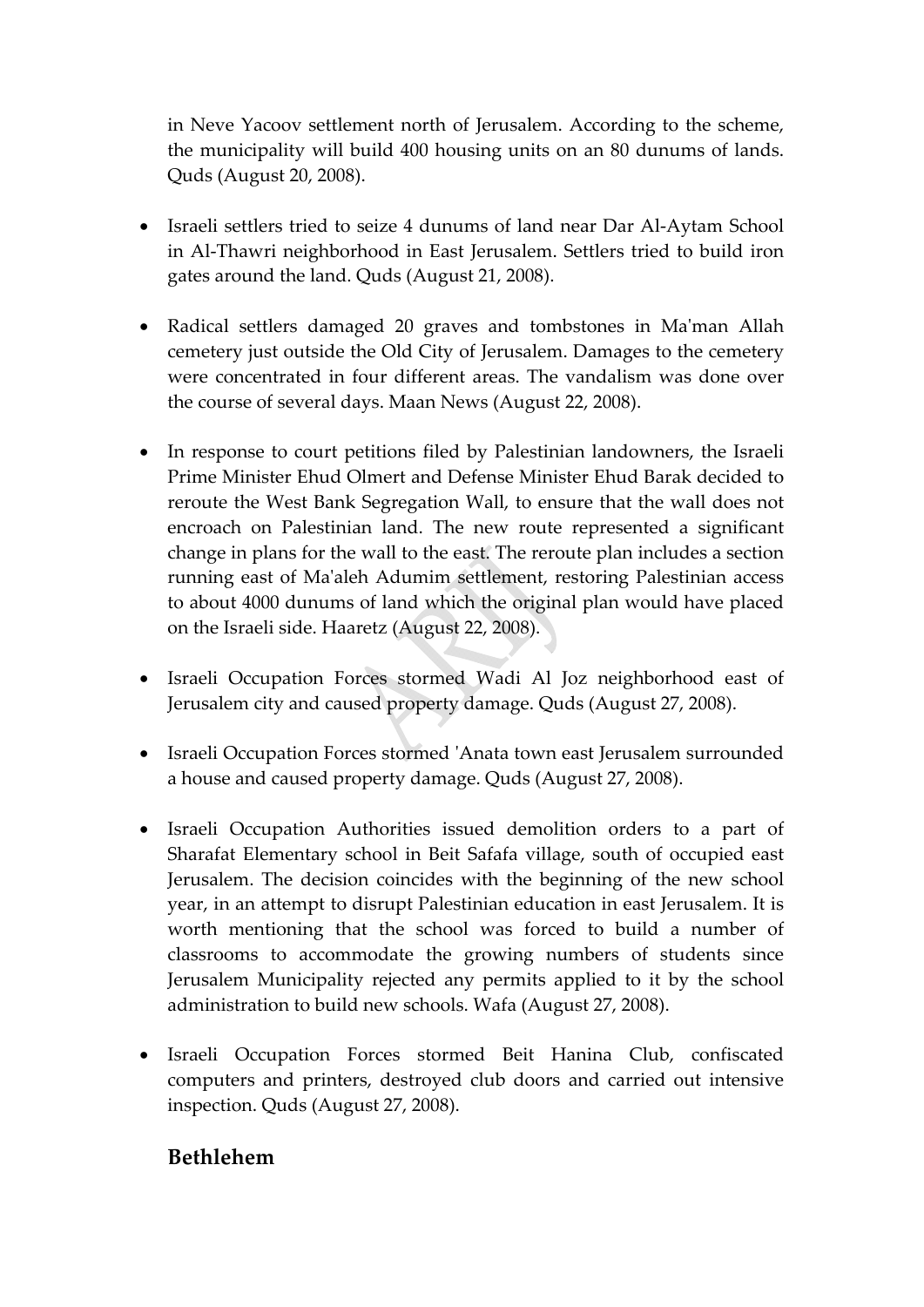- The Israeli settlers have reintegrated the Eastern Gush Etzion settlement bloc--which includes the illegal Israeli settlements of Nekodim, Teqou', Kfar Eldad, and Maʹale ʹAmous with a combined population of more than 3000 Israeli settlers‐‐with new lands allocated for expansionist purposes, particularly after terminating the last stage of constructing the Israeli bypass road # 356 adjacent to the city of Beit Sahour. Quds (August 1, 2008).
- Israeli Occupation Forces carried out extensive excavations activities around Al Container checkpoint located in the northeastern part of Bethlehem city. Excavations have led to serious damages to the lands of Al Sarkhy and Atrash families in As Sawahra Al Sharqiyeh village. The Israeli army did not explain the reason for the excavations activities neither did it warn residents of their intention to raze the land. The bulldozed land is estimated at 6 dunums, located in close parameters of the checkpoint. Quds (August 2, 2008).
- Israeli Occupation Forces stormed Beit Ta'mar, Al Furdeis and Za'tara villages east of Bethlehem city. Soldiers ransacked homes and imposed a curfew on the villages after closing the main entrances leading to the aforementioned villages. The IOF also took control of the home of Yousif Abu Amiriyya and used it as military base erecting a tent on the roof to monitor movement of residents. Maannews (August 4, 2008)
- More than 200 Israeli settlers occupied an abandoned Israeli military base east of Beit Sahour city, assaulting an ecumenical peace group that had gathered nearby. The settlers also set out rows of plastic chairs, a public address system, and lights, powered by a generator. Maannews (August 7, 2008)
- The Israeli Occupation Authorities issued tenders for building 286 housing units in Betar Illit settlement west of Bethlehem city. Quds (August 8, 2008).
- Israeli Occupation Authorities gave the green light to build 130 housing units in Har Homa settlement. Quds (August 8, 2008).
- Israeli Occupation Forces set up a flying checkpoint at the entrance of Janata village east of Bethlehem city and stopped Palestinian vehicles and inspected citizensʹ ID cards after forcing them to get off the cars which resulted in hampering their movements. Wafa (August 8, 2008).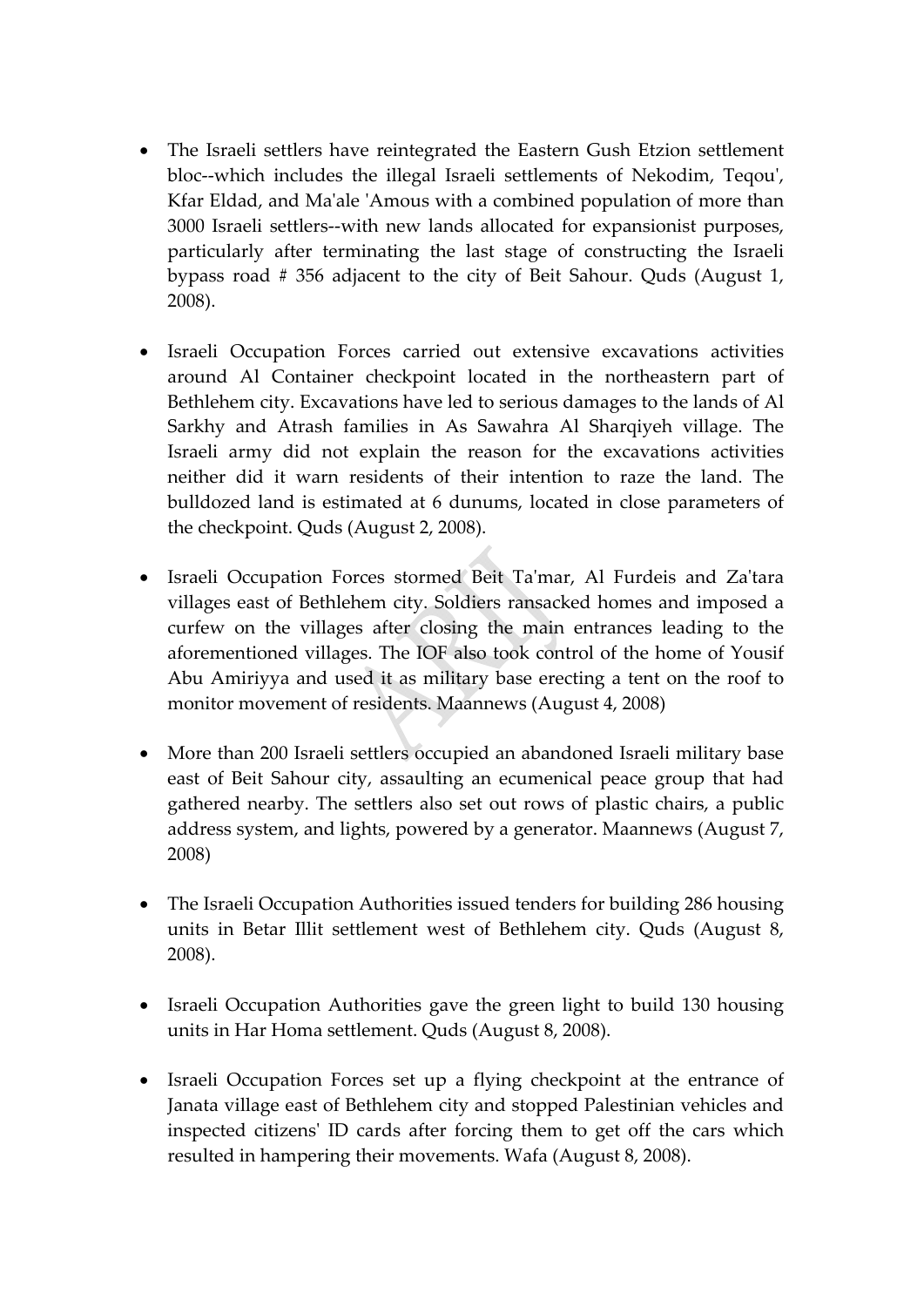- Israeli Occupation Forces raided Al Khadr village west of Bethlehem city through its southern entrance and stormed the houses of Omar Joudeh and 'Eid Salah and tampered house contents. Wafa (August 12,2008)
- Israeli Occupation Forces raided Beit Jala city and stormed the house of Shibli Munir Rizqallah. IOF also raided a metal Lathe owned by Rimon Rizqallah and search the place. Wafa (August 13, 2008).
- The Israeli Occupation soldiers raided Al 'Asakreh village southeast of Bethlehem city and raided the house of Hasan Muhammad Hasan ʹAyesh and messed up with the contents. Wafa (August 14, 2008).
- The Land Registry Office at the Israeli Civil Administration Beit El, announced the confiscation of 92 Dunums of Al Khadr village south of Bethlehem. The Registration Office announced the land as "state property and property of absentees". Adding that the confiscation of land aims to expand Efrat settlement, situated on lands of Al Khadr and Artas villages. Quds (August 15, 2008).
- Israeli Occupation Authorities blocked the construction of a road in the West Bank village of Al-Walajah under the pretext that the land is claimed by the Israeli municipality of Jerusalem. Israeli border police and representatives of Interior Ministry raided the village, detained the bulldozer operator and threatened construction workers of arrest if they continued working on the road. Maan News (August 20, 2008).
- The Israeli Occupation Forces stormed the village of Obeidiya northeast of Bethlehem city, surrounded the house of Khaled Abu Hnaith, raided and messed with all its contents. The IOF also raided the house of Mudhafar Adnan Jawarish and forced its occupants to leave the house under the threat of weapons. Wafa (August 21, 2008).
- The Israeli Occupation Forces stormed Al Shawawrah village east of Bethlehem city, raided and searched a number of houses and messed its contents. Wafa (August 23, 2008).
- Israeli Occupation Army imposed a curfew on Dar Salah village east of Bethlehem city, raided the houses of the village and caused property damage. Quds(August 26, 2008).
- The Israeli Occupation Forces stormed Al Shawawrah and Al‐Obeidiya villages east of Bethlehem city, raided and ransacked houses causing property damages. Quds (August 26, 2008).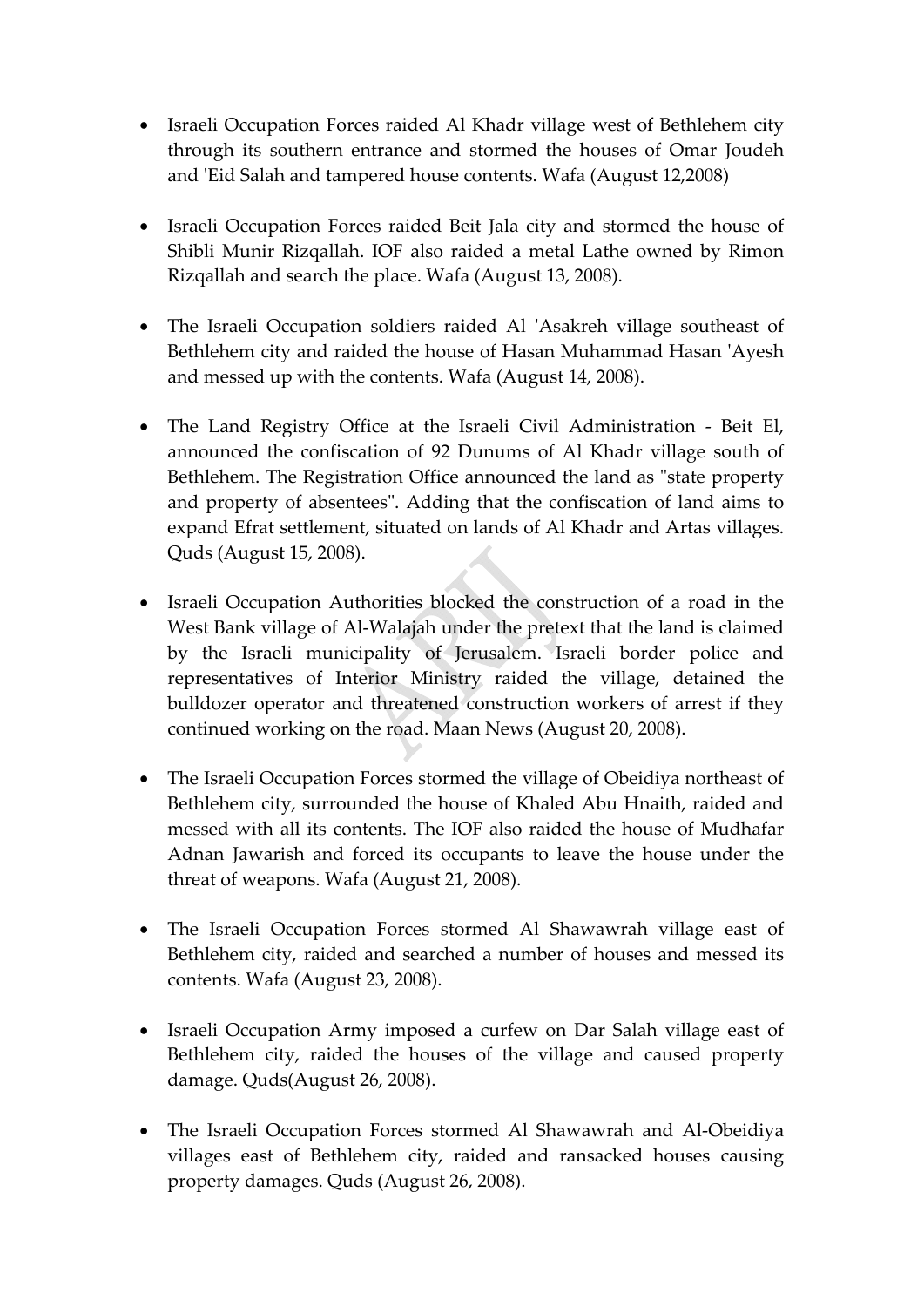- Israeli Settlers from 'Betar Illit settlement located south-west of Bethlehem city, destroyed and stole grapes harvest planted on 6 dunums land out of 15 dunums located within the boundaries of Betar Illit settlement. The Land belongs to Ghazi Naji Shawasha from Husan village southwest of Bethlehem city. Losses are estimated at 2000 shekels. It is worth mentioning that Israeli Settlers also uprooted 200 fruitful trees (Olives, Peach and Almond) last year, in addition to the demolition of stone chains, and shattering his car last May. Wafa (August 27, 2008).
- The Israeli Occupation Forces stormed Bethlehem city and surrounded the house of 'Ala Mohammad Hassan Breijiyyah and caused severe damages to the house. Meanwhile, Israeli Occupation soldiers stormed Al‐Ihsan medical center in central Bethlehem city and searched the building. A separate group of Israeli soldiers invaded Ad‐Duheisha refugee camp south of Bethlehem city and raided the house of Ahmad Tawfiq Tayeh. Maan News (August 29, 2008).

### **Ramallah**

- Israeli Occupation Forces stormed the home of Al‐Manar TV correspondent Dib Horany in Ramallah city and ransacked it. Maannews (August 1, 2008)
- Israeli Occupation Forces closed off the entrance to Ni'lin village, northwest of Ramallah city, by earth mound after clashes between the Israeli Occupation army and demonstrators from the village to protest against the building of the segregation wall in Niʹlin village. Quds (August 1, 2008).
- Israeli Occupation erected temporary military checkpoint at the entrance of Deir Ibzeig village west of Ramallah city and detained hundreds of Palestinian citizens heading to their destinations through this road and checked their ID cards which led to the obstruction of traffic and the detention of dozens of private and public vehicles in both directions. Wafa (August 4, 2008)
- The Israeli High Court ruled that the state had 45 days to come up with a new plan for the separation wall on lands of Bilʹin village west of Ramallah city. The court found that the most recent plan is in violation of the Court ruling of September 2007 that first ordered the barrier re‐routed,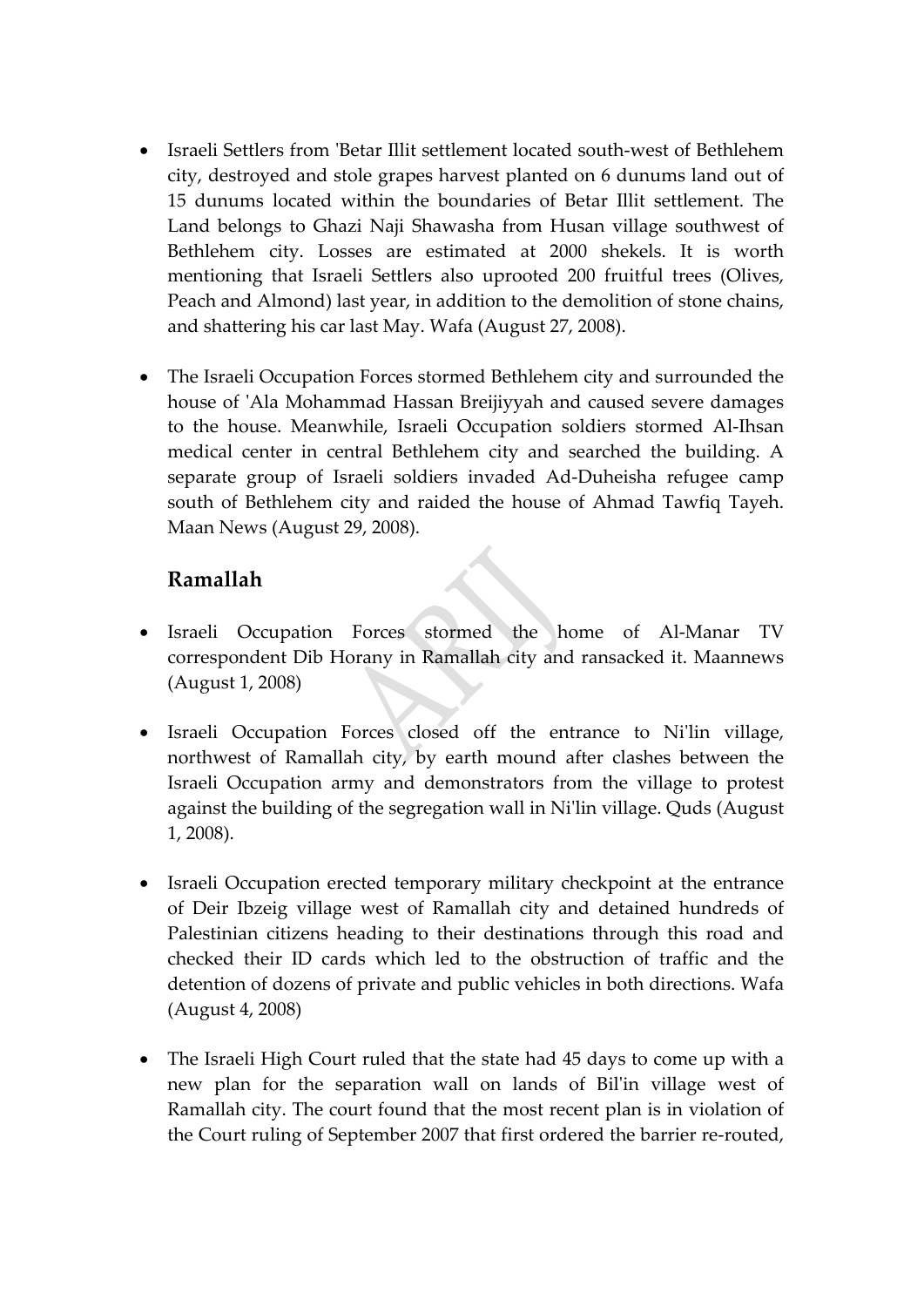and ordered a new less "detrimental" route be suggested. Maannews  $\&$ Quds (August 5, 2008).

- The Binyamin regional council, which includes Israeli settlements in the Ramallah region rejected the suggestion of the West Bank settlement council to move the illegal Israeli settler outpost of Migron inside a neighboring settlement (Adam – Givʹat Binyamin) as suggested by Yesha Council, representative of the Israeli settlers throughout the West Bank. Maannews (August 7, 2008)
- Israel plans to expand one large settlement to make room for settlers it will evacuate from the West Bank outpost of Migron, near Ramallah city. Maan News (August 12, 2008).
- The Israeli government postponed the evacuation of Migron outpost, east of Ramallah, until constructing new settlement that will absorb evacuated settlers. Quds (August 16, 2008).
- The Israeli High Court of Justice has given the state three more months to work out a mutually acceptable arrangement with settlement leaders to remove residents of the illegal outpost Migron. Jerusalem post (August 21, 2008).
- The Bir Nabala checkpoint, which separates Ramallah from its southern suburbs, was removed. The station was abandoned in order to allow Palestinians to move more freely in the Ramallah area of the West Bank. Maan News (August 22, 2008).

### **Hebron**

- Qiryat Arba' settlers destroyed 15 Palestinian cars and attacked a number of Palestinian houses near Qiryat Arba' settlement east of Hebron city. Quds (August 1, 2008).
- For the third day on row, about 20 Israeli settlers form Qiryat Arba' settlement and settlers living in Al Rajabi building east of Hebron city carried out violence against Palestinians living in Al Hsein and An Nasara neighborhoods and throw stones and empty bottles at Palestinian houses and chased Palestinians along the "prayers road" which links the Ibrahimi Mosque with Qiryat Arba' settlement. Wafa (August 2, 2008).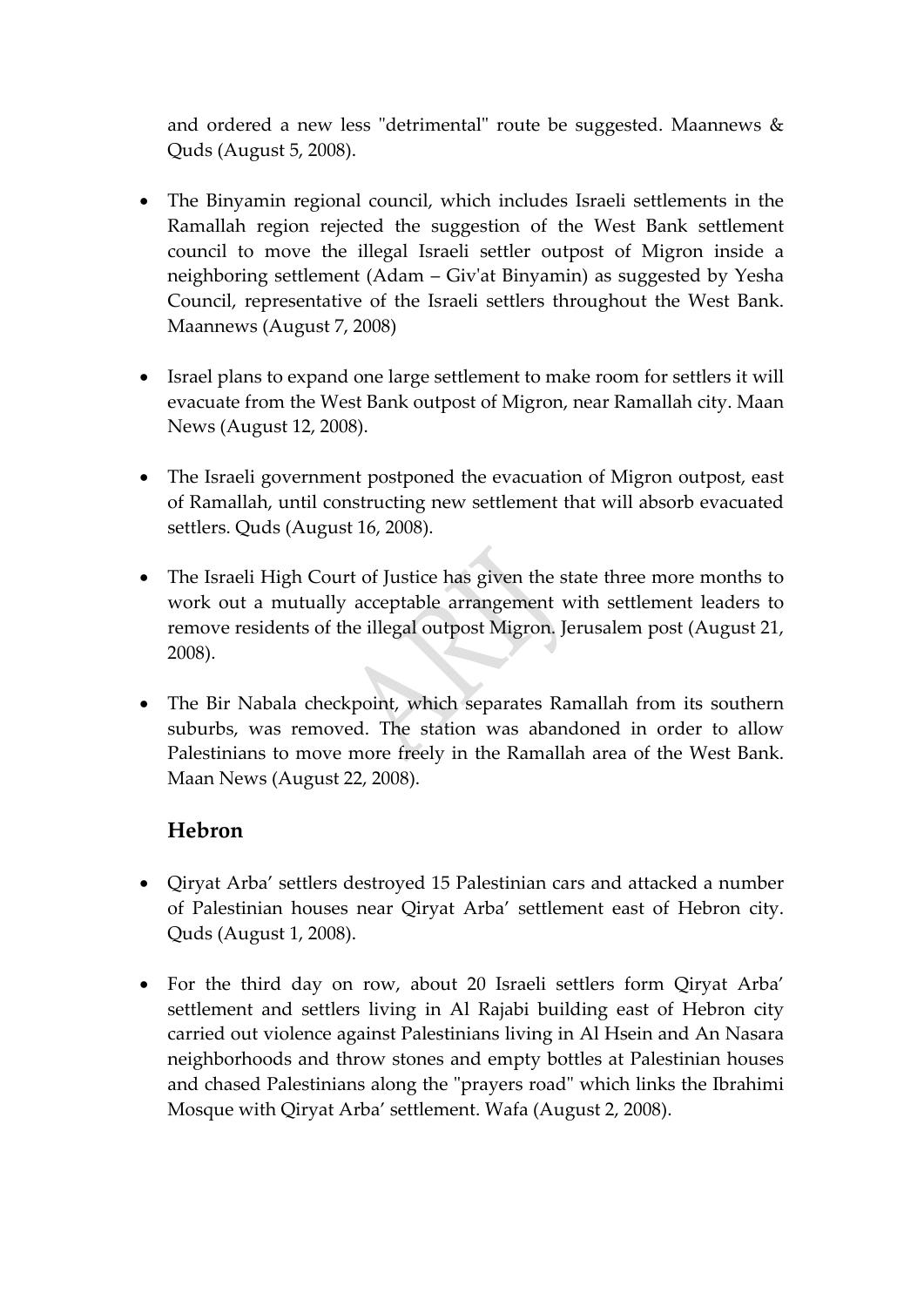- Israel Channel 10 announced that Israeli settlers used the site of a former military base as an outpost in Hebron old city. It should be noted that the military base lands where confiscated from Palestinians in1983 for security reasons. Quds (August 3, 2008).
- Israeli Occupation Army raided Yatta town south of Hebron city and stormed a number of Palestinian houses: Among house owners, Khalil Musa Ribʹi and Ibrahim Muhammad Hussein. Wafa (August 4, 2008)
- The Israeli Occupation Forces raided a number of Palestinian houses in Surif town west of Hebron city. Among house owners, the following were known: Muhannad Waleed Tumar Ikhaleil and Jibreil Saleh Abu Farah. Wafa (August 5, 2008).
- Israeli settlers living in Al Rajabi building attacked a number of houses in Al Hsein neighborhood in the vicinity of the building. Among house owners, the following were known: Ayman and 'Ahed Muhammad Al Ja'bari, Abdel Wahab Jaber and Muhammad Ayyub Jaber. Wafa (August 5, 2008)
- Israeli Occupation Forces raided the towns of Yatta and Idhna south and west of the city of Hebron, searched the house of citizen Salah Musa Nassar and demolished the outer wall surrounding it. Wafa (August 6, 2008)
- In the city of Hebron and Beit Ummar village, the Israeli Occupation Forces stormed into the house of Hani Abu Sbaʹ in Umm Al Dalila area south Hebron city, and the house of Mohammed Hussein Abu Sarah, where the IOF detained family members and carried out thorough house inspection. Israeli Occupation Forces also raided the house of Thaer Nayef Barath'iya in Surif town and searched it thoroughly. Wafa (August 7, 2008)
- Israeli extremists in the city of Hebron vandalize Al Ras mosque near ʹQiryat Arba' settlement east Hebron city through dumping of solid waste at the entrance of the mosque. It is worth mentioning that two years ago, settlers established a colonial outpost near the mosque and Palestinians have been suffering from settlers attacks since then. Wafa (August 7, 2008)
- Israeli Occupation Forces partially re-opened Sedat Farsh Al Hawa road, from 5 am to 7 am and from 9 am to 1 pm daily. Quds (August 8, 2008).
- A group of 50 armed Israeli settlers attempted to storm the Ibrahimi Mosque in Old city of Hebron which marks the fourth recorded settlers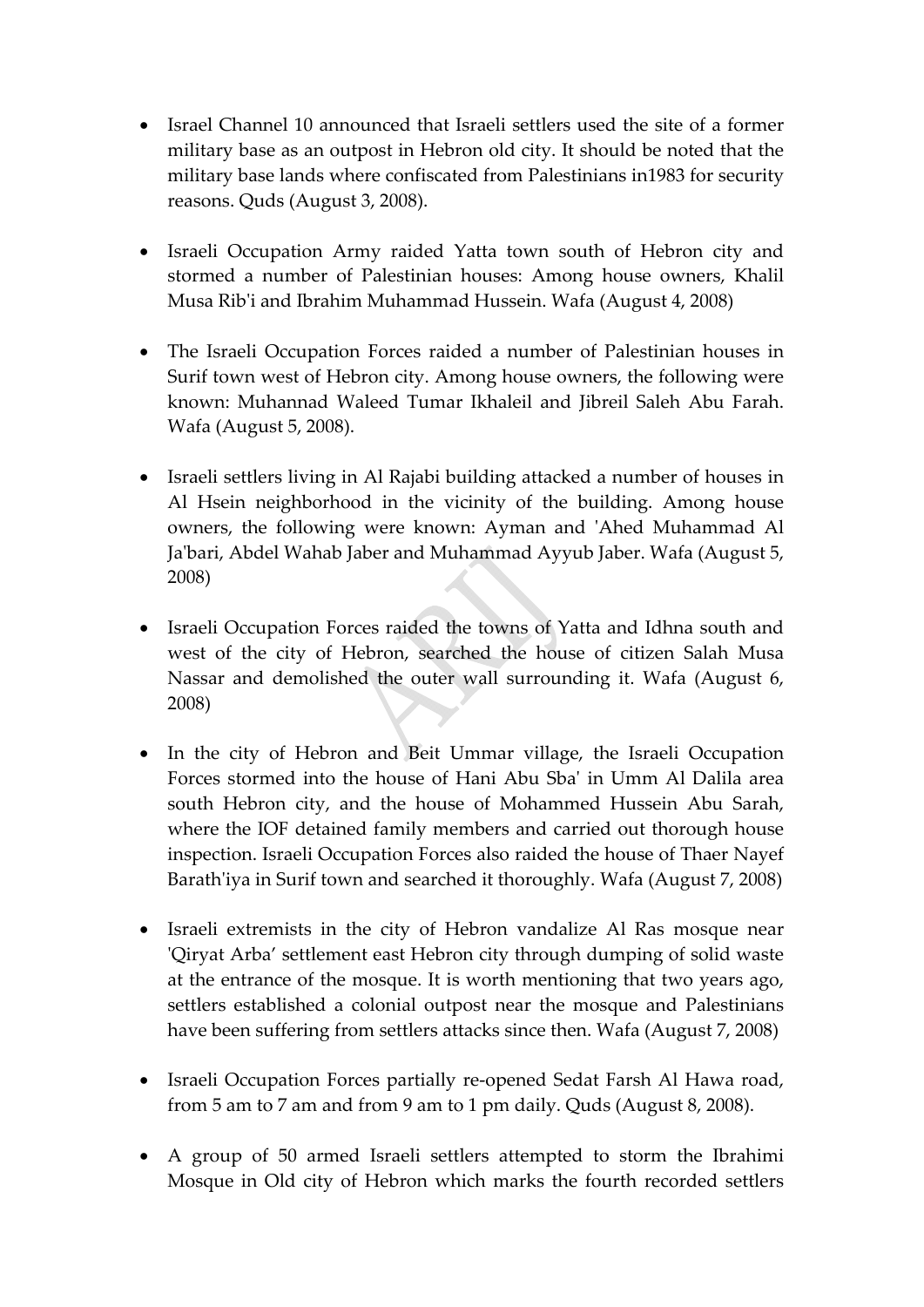attack in four days. The group of settlers attempted to enter what is now the Muslim section of the mosque, an area that represents about 81% of the structure and is under the control of the Al Awqaf Ministry (the traditional trust) in Palestine. Maannews ( August 9, 2008)

- Settlers of Qiryat Arba' settlement along with settlers living in Al Rajabi building outpost east of Hebron city carried out acts of violence against Palestinian citizens and their homes in Al Hsein and Wadi An Nasara neighborhoods. Settlers also reset up tents on a piece of land owned by Mahmoud Albouti Jaber, with the aim of transferring it to a permanent settlement. Wafa (August 10,2008)
- Settlers from Qiryat Arba' settlement located to the east of Hebron city, attempted to burn Al Ras mosque located adjacent to an outpost in the Rajabi Building. The Settlers also attacked two groups of the Temporary International Presence in Hebron (TIPH), foreign peace activists, UNRWA employees and a number of Palestinian citizens. Quds (August 13, 2008).
- Twenty Israeli military vehicles, including bulldozers, invaded Taffuh village west of the city of Hebron, conducted house to house searches and causing property damage. Maan news, (August 13, 2008).
- Israeli Occupation Forces raided Yatta town and stormed a number of Palestinian houses in the town, in Beit 'Omrah area. Among owners, the following were known: Muhammad ʹAli Muhammad Abu Qbeita, Rasem Muhammad Abu Qbeita and Fawzi ʹAqel Murr. Wafa (August 13,2008)
- Israeli Occupation Forces took over a number of Palestinian houses in Taphuh village (Korom Al Gharabah area) west of Hebron city and turned them into military posts. Among the owners, the following were known: Yousif Hamad Izreiqat, Abdel Kareem and Abdel Salam Izreiqat. Israeli forces also used Bulldozers to raze some lands in the vicinity of the aforementioned houses. Wafa (August 13,2008)
- A group of Qiryat Arba' settlers attacked Palestinian houses with stones and empty glass bottles in Wadi Al Hsein neighborhood located along the fence of the settlement. Wafa.(August 14, 2008).
- The Israeli Occupation Authorities issued a new military order number (T/5/94) which states the seizing of 1500 square meters (1.5) of Tal Al‐ Rumeida neighborhood in Hebron city. The Military Order aims to establish a road for military purposes in the area. Land Owners are: inherits of Salem Zgheir Abu Shkheidem Dumeiri, Muhammad Hamed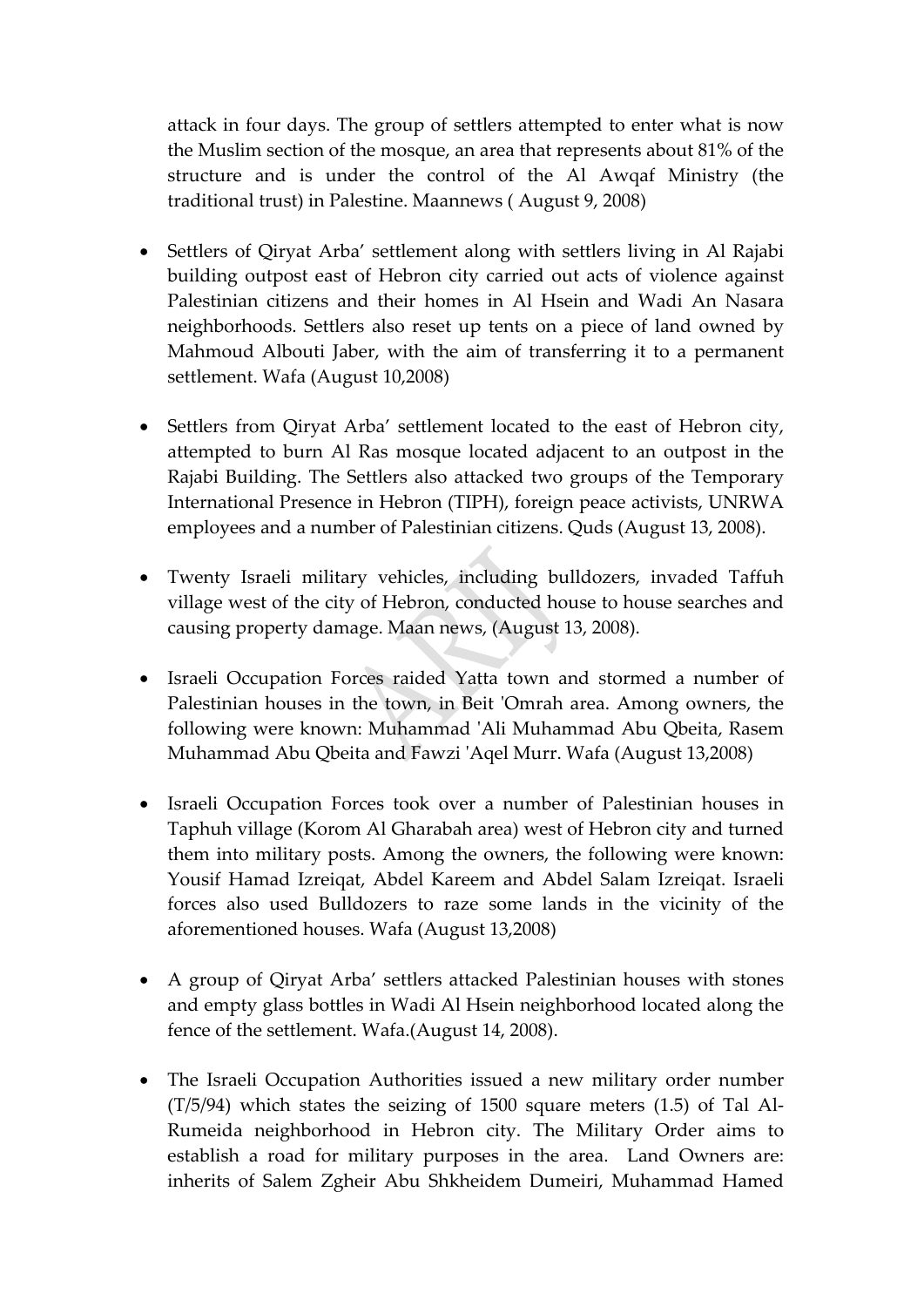Abu 'Eicha, Rateb Saleem Abu Haykal, and the Islamic Waqf. Quds (August 15, 2008).

- Israeli Settlers living in Al Ras neighborhood in Hebron city attacked Palestinians in the neighborhood and a mosque. It is noteworthy that the Israeli occupying forces have done nothing to deter the settlers but even intensified inspection at checkpoints situated around the neighborhood and impeded the movement of Palestinian citizens. Quds (August 15, 2008).
- Israeli Settlers from Susiya settlement (located on lands of Al‐Samu' village land south of Hebron city) attacked farmers and shepherds and prevented them from accessing their lands located in close proximity of the settlement. Land Owners are: Ali Abu Odeh Suleiman Abu Saher and Ahmed Abu Odeh. Quds (August 18, 2008).
- The Israeli Occupation Army shut down three local radio stations in the West Bank city of Hebron and confiscated all equipment of the three stations. Maan News (August 20, 2008).
- The Israeli Occupation authorities issued military order No. (0 /08/m u r) which confiscates piece of land located to the northwest of Hebron city in order to erect a road for an Israeli settlement and to establish military base.Quds (August 22, 2008).
- Israeli Occupation army closed pneumatic transmitters belonging to the British Broadcasting Corporation BBC in the city of Hebron under the pretext that the station disrupts communications at Ben Gurion international airport in Lod. Closure order was issued by Israeli Communications Minister. Quds (August 23, 2008).
- Israeli Occupation Forces stormed the house of Hazim Qafishah in Hebron city and damaged some of the homeʹs interior during the search. Maan News (August 26, 2008).
- Qiryat Arba' settlers along with settlers living in Rajabi Building' outpost' in Hebron city renewed their attacks at Palestinian houses in Al‐ Rajabi neighborhood. Settlers throw stones and glass bottles against Palestinian homes and carried out immoral actions in the streets. Settlers also assaulted on members of Temporary International Presence in Hebron (TIPH) as they were called to document settlersʹ assaults. Wafa (August 27, 2008).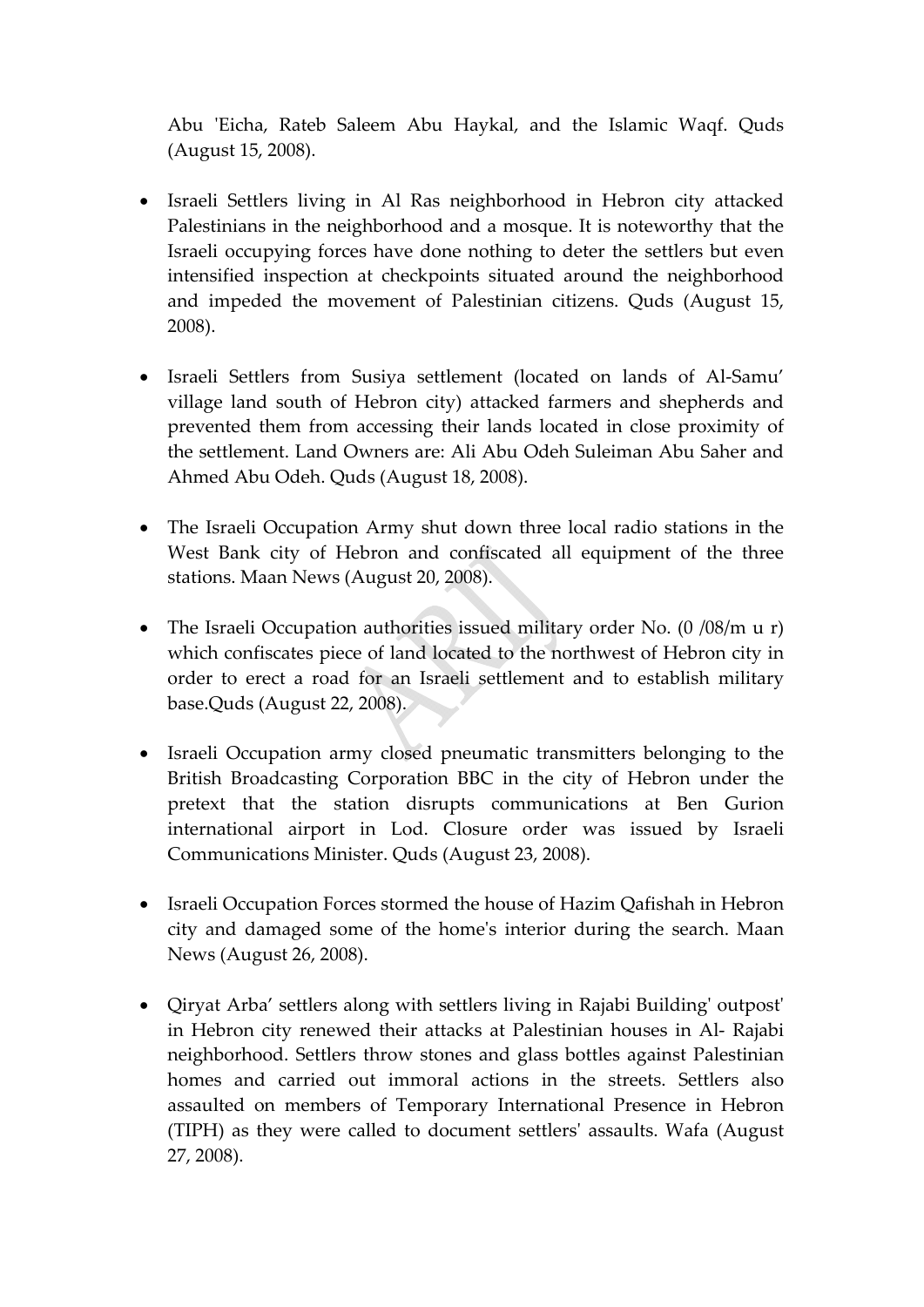### **Nablus**

- Israeli Occupation Soldiers raided Burqa village north of Nablus city and stormed the houses of Bassam ʹAbdullah Suleiman HIjja, Ahmad Suleiman Khalil Saif. Wafa (August 3, 2008).
- Israeli Occupation Army raided number of neighborhoods in Nablus city, including the Old City, Ras Al 'Ein, Al Jabal Ash Shamali and Krum ʹAshour. In the meantime, the Israeli Occupation Forces surrounded, ransacked several houses and caused property damage. Quds (August 5, 2008).
- Israeli Occupation Forces stormed the area around 'Yousef Tomb' located in the eastern side of Nablus city north of the West Bank. Wafa (August 8, 2008).
- Israeli Occupation soldiers manning Beit Iba checkpoint west of Nablus city prevented all vehicles and buses from entering or leaving the city of Nablus north of the West Bank. This procedure has led to long queues of vehicles in both directions. Wafa (August 10,2008)
- The Israeli Occupation soldiers closed Huwwara checkpoint south of Nablus city and hindered Palestinian access through the checkpoint. Wafa (August 13, 2008).
- Dozens of Israeli Occupation soldiers stormed Beta village, and erected several checkpoints at the entrance of the village and its western access point. The Israeli soldiers afterwards declared the area as "closed military area". Maan News (August 14, 2008).
- Israeli Occupation Forces stormed Qusin village west of Nablus city and imposed closure on the village. The IOF raided and searched citizensʹ homes. Wafa,(August 16, 2008)
- A number of Israeli officers surveyed lands belonging to Qusrin, Aqruba and Beita villages southeast of Nablus city. The Israeli Occupation Army plan to construct a bypass road that will link Zaʹtara road with Itamar settlement. The road is expected to extend a length of 4 kilometers and will cause the confiscation of 100 dunums of lands planted with olive trees. Wafa (August 27, 2008).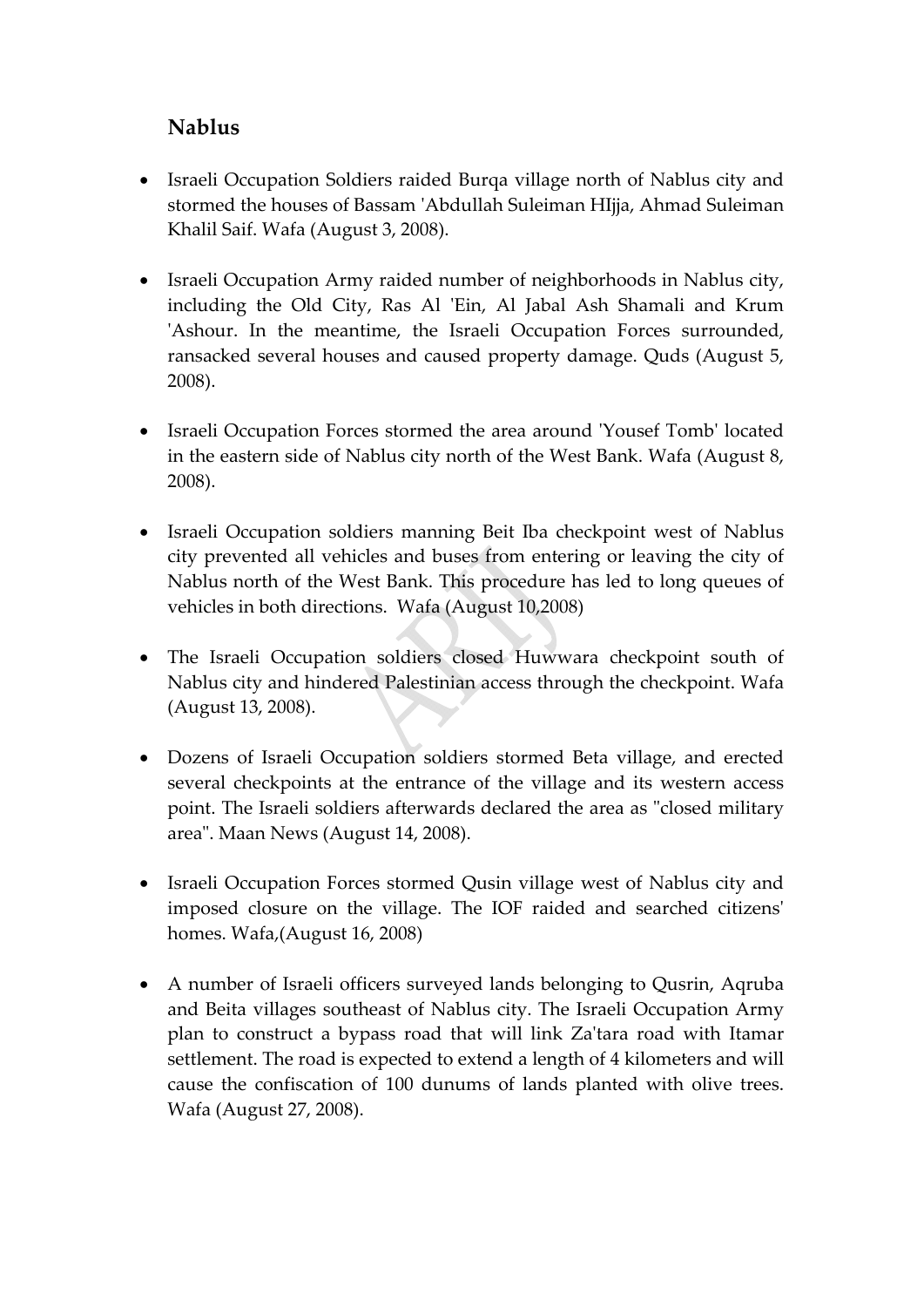- The Israeli Occupation Forces stormed Kafr Kalil village south of Nablus city and carried out house to house inspection, causing damages to the interior. Wafa (August 27, 2008).
- Israeli Occupation Forces closed off Al Bathan checkpoint and checkpoint number 17 for unknown reasons. Wafa (August 27, 2008).
- The Israeli Occupation Army forced their way into the playground of a Palestinian secondary school in the village of Tel southwest of Nablus city. Dozens of Israeli soldiers stormed the area where a soccer game was about to be held. Maan News (August 29, 2008).

# **Jenin**

- Israeli Occupation Forces erected temporary checkpoint on the roadway linking Qabatyia town with Sanur village south of Jenin city and stopped Palestinian vehicles for inspection. Wafa (August 2, 2008).
- 40 Israeli Knesset members support the rebuilding of Homesh settlement which was evacuated in September 15, 2005. On the other hand, settlers sited the area permanently. Quds (August 4, 2008).
- Israeli Military Forces erected temporary checkpoint at the entrance of Zabuba village west of Jenin city and started checking Palestinians ID cards. IOF also searched the agricultural lands adjacent to the Israeli Segregation Wall which penetrates the lands of the village. The IOF also set up two temporary checkpoints at the southern and western entrances of Kafr Raiʹ village. Wafa (August 6, 2008)
- Israeli Military bulldozers uprooted hundreds of Olive trees along Salem military base fence, west of Jenin city. Wafa (August 13, 2008).
- The Israeli Occupation authorities issued military order to confiscate 6 dunums of land in Rummana village to the north of Jenin city. The confiscation aims expanding Salem military training camp. Wafa (August 13, 2008)
- The Israeli Occupation bulldozers started razing and destroying Olive trees planted in the vicinity of Salem Military Camp west of Jenin city north of the West Bank which belong to Brothers 'Aziz and Mahmoud Taher Bushnaq. Not forgetting to mention that the two brothers received a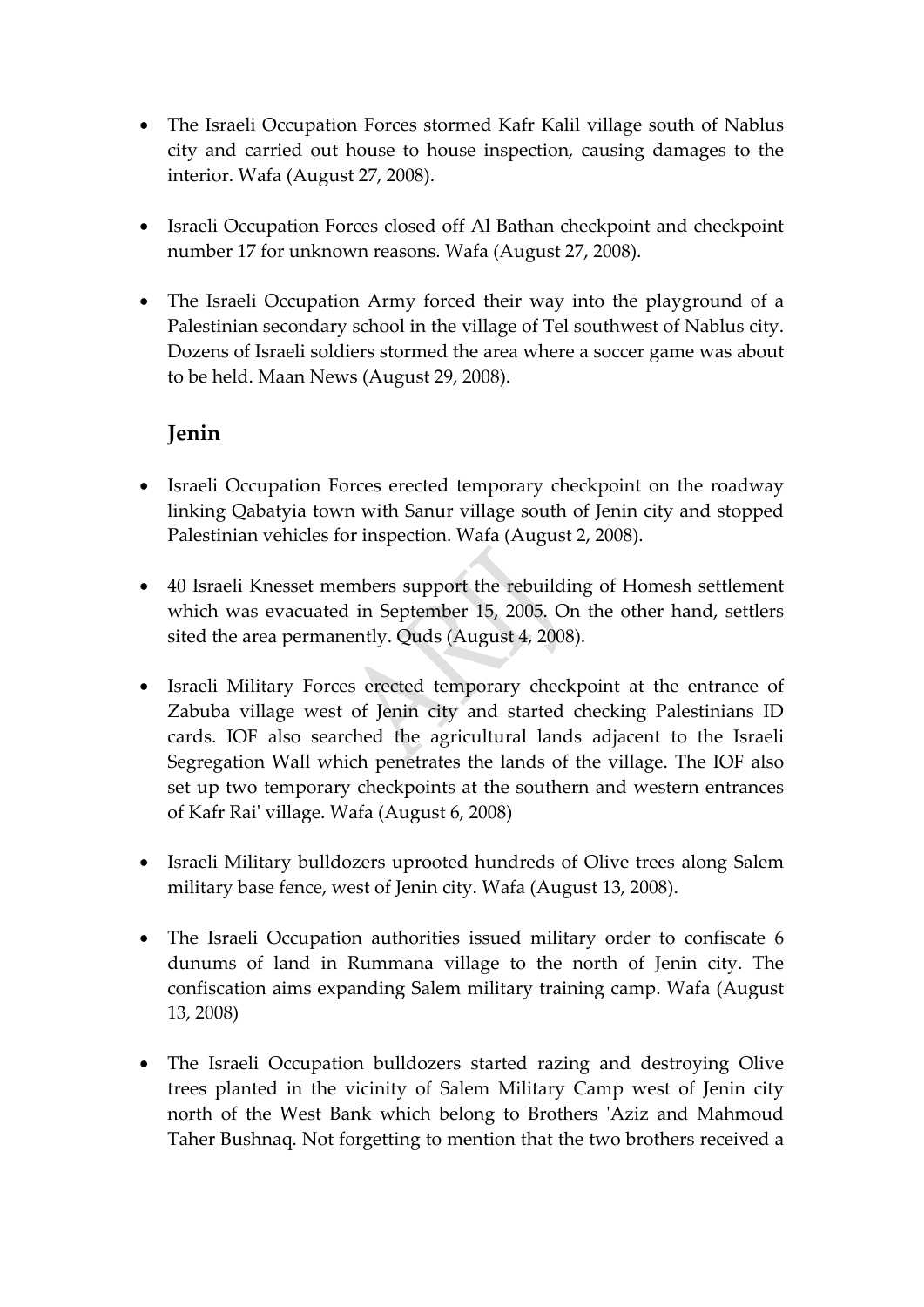military order a couple of days ago this states the confiscation of 6 dunums of their lands for military reasons. Wafa (August 13, 2008)

- Israeli Occupation Authorities set up a flying checkpoint between Qabatyia and Sanur communities and obstructed Palestinian vehicular and pedestrian movements. Wafa (August 14, 2008)
- The Israeli Occupation Army troops invaded Jenin city north of the West Bank and erected several military checkpoints. IMECE (August 16, 2008).
- Israeli Occupation Forces stormed the village of Silat Adh‐Dhahr southwest Jenin, along with villages of Ti'nnik and Zabuba northwest of the city where the patrols searched agricultural lands. Maan News (August 17, 2008).
- Seven Israeli military vehicles stormed Qabatyia village south of Jenin city and ransacked houses in western neighborhood of the village. Maan News (August 20, 2008).
- Palestinian workers rallied in protest of the Israeli policy of "strip search" of men and women traveling through Al‐Jalama checkpoint heading to their work places. Maan News (August 25, 2008).
- Groups of Israeli settlers celebrated Sheva Brachot prayers in Homesh settlement southwest of Jenin city which was evacuated 3 years ago. INN (August 25, 2008).
- Israeli Occupation Forces stormed Al-'Arqa village northwest of Jenin city, stormed several houses and ransacked into the village. The IOF also stormed Al Masella and Raba villages near Jenin city, raided and searched houses. Quds (August 25, 2008).
- Israeli Occupation Forces stormed Jenin refugee camp near Jenin city, raided and ransacked the houses, causing property damages. Quds (August 27, 2008).
- Israeli Occupation troops forced Palestinian men to undress in public at a checkpoint near Qabatiya village south of Jenin city. IMEMC (August 29, 2008).

**Salfit**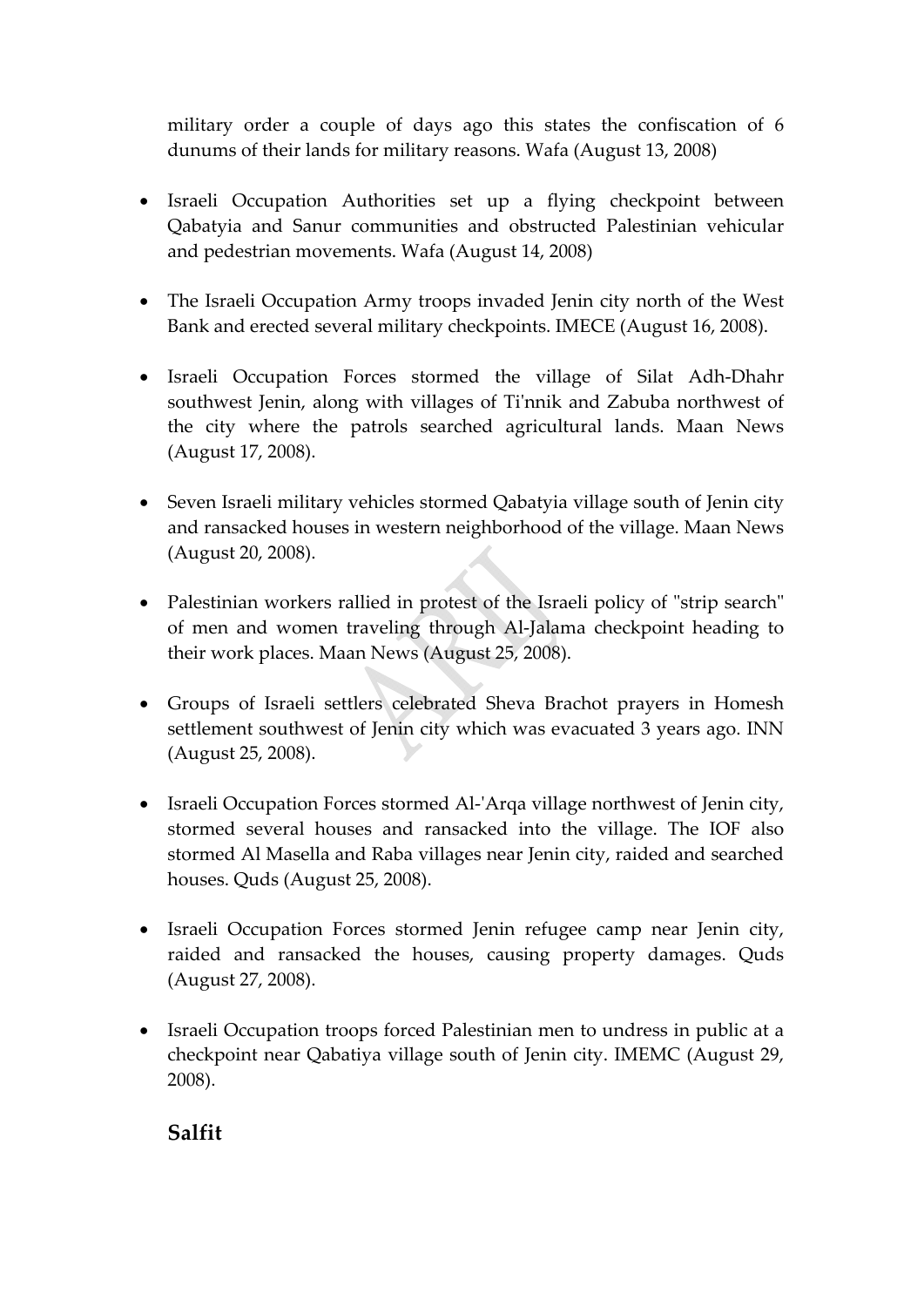- Four Israeli settlers from Taphuh settlement east of Yasuf village attacked with stones the Palestinian farmer Khalil Ibrahim Yassin while he was grazing his sheep in the vicinity of the village and stole 23 of his sheep. Wafa (August 4, 2008)
- The Israeli Minister of Pensioner Affairs, Rafi Itan, recommended keeping the vicinity of Ariel settlement, Shilo and the Jordan Valley under the Israeli sovereignty. INN (August 14, 2008).

# **Tubas**

- Israeli Occupation Forces chased Palestinian shepherds in the mountainous areas east of Tubas city and seized the cattle herd of some fifty head of sheep and took the herd to an Israeli army camp in the area. It is worth mentioning that IOF are working daily to prevent shepherds from entering the pastures, which threatens the livestock sector in the region. Wafa (August 4, 2008).
- The Israeli Occupation Forces stormed Al-Far'a refugee camp southwest of Tubas city in the West Bank, raided and ransacked houses, causing property damages. Quds (August 6, 2008).
- Israeli Occupation Forces closed the entrances of Tubas city and prevented vehicles from entering or leaving. IOF also set up several military checkpoints on the roads that link the city of Tubas with Tamun, ʹAqqaba and Al‐Farʹa refugee camp. Wafa (August 6, 2008)
- Israeli Occupation Forces raided Tubas city for the third time on row during 12 hours closed its entrances and set up a number of flying checkpoints. Wafa (August 7, 2008)
- Tens of Israeli Military Jeeps raided the area located along Bypass road number 90 in the Jordan Valley area and began the demolition of barracks used for marketing vegetables and fruits. The Israeli army operations in the region also affected some trees planted in the area in addition to some rooms made of wood. Wafa (August 12,20008)

# **Jericho**

• The Israeli Occupation authorities notified to demolish homes and mobile houses owned by farmers from Wadi Al‐Maleh area in the northern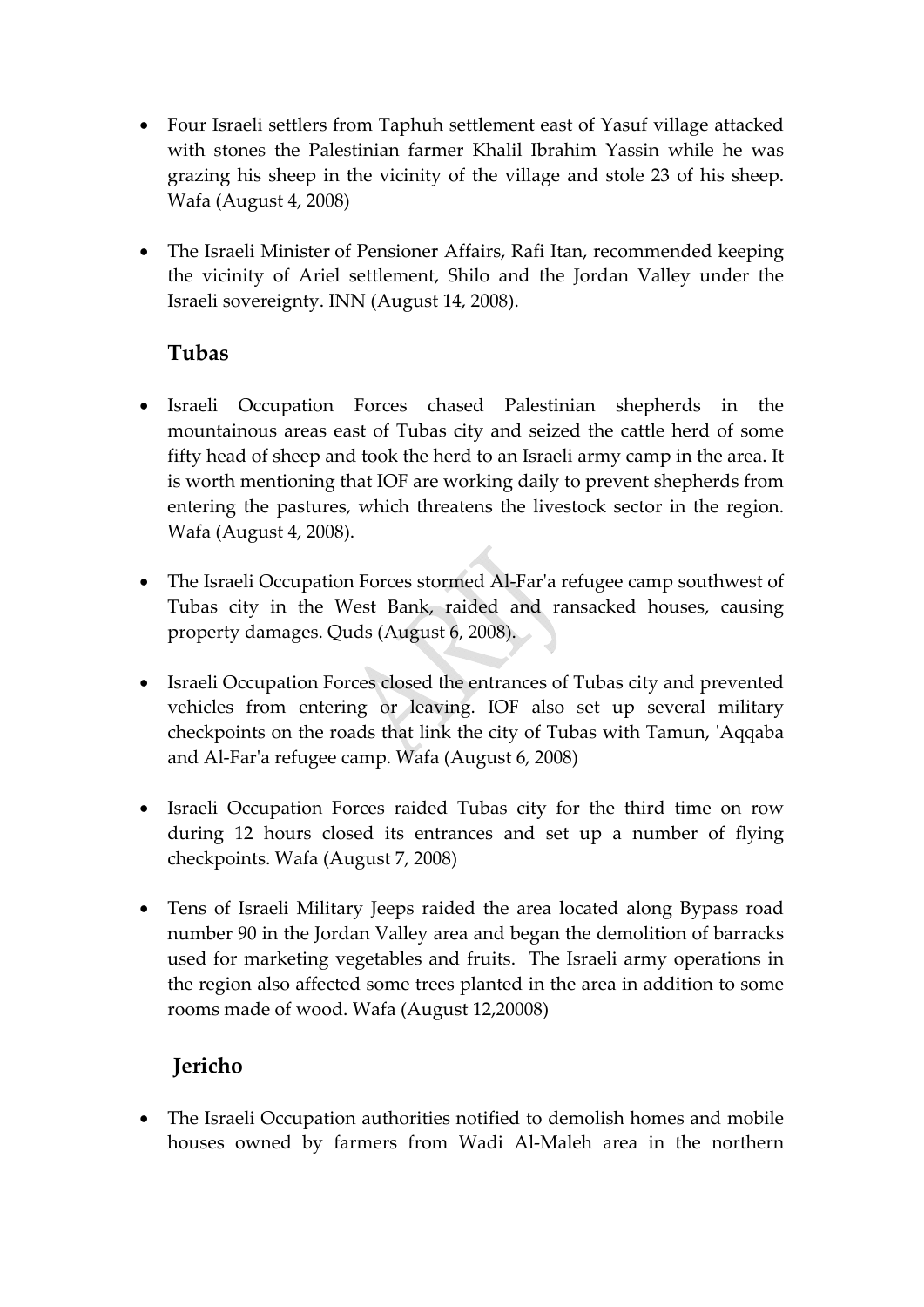Jordan Valley. The demolition notices included dozens of farmers and livestock breeders, Wafa (August 25, 2008).

### **Tulkarem**

- The Israeli Occupation Forces stormed Nour Ash Shams refugee camp in Tulkarem city, raided and ransacked houses, causing property damages. Quds (August 6, 2008).
- Israeli Occupation Forces intensified their arbitrary actions against the city of Tulkarem and its people and hindered the movement of Palestinian citizens at the checkpoints erected at the entrances of the city, especially Enav settlement checkpoint located at the eastern entrance of the Governorate. IOF soldiers stationed at the checkpoint deliberately delayed the access of vehicles and citizens through the checkpoint and forced citizens to get off their cars and have their ID checked which resulted in traffic jams on both directions of the checkpoint. IOF also carried out same procedures at Al Kafriyat checkpoint south of Tulkarem city which has led to long queues of cars at the checkpoint, especially those heading out of it to their destinations. Wafa (August 6, 2008)
- Israeli Occupation Forces stormed Nasif Taxi office in the southern part of Tulkarem city broke two cars and detained three others. Wafa (August 7, 2008)
- Around 12 Israeli military jeeps invaded Tulkarem city, rolled through the market, destroying vendorsʹ stalls and firing sonic bombs. Maannews (August 9, 2008)
- Israeli Occupation Soldiers raided Kafr Al Labad village and Dahiyat Artah east of Tulkarem city and stormed the houses of Abu ʹAla Al Hijwai, Muhammad Abu Hantash and Al Taweel family. Wafa (August 13, 2008)
- Israeli Occupation Forces closed two checkpoints leading to Tulkarem city and controlled citizensʹ entry and exit to the city. Wafa (August 14, 2008).
- The Israeli Occupation Forces set up a flying checkpoint at Far'oun village junction from its western side and another checkpoint at the entrance of Dahiyat Al Shweiki village and controlled the movement of Palestinian entering and exiting the two villages. Wafa (August 14, 2008)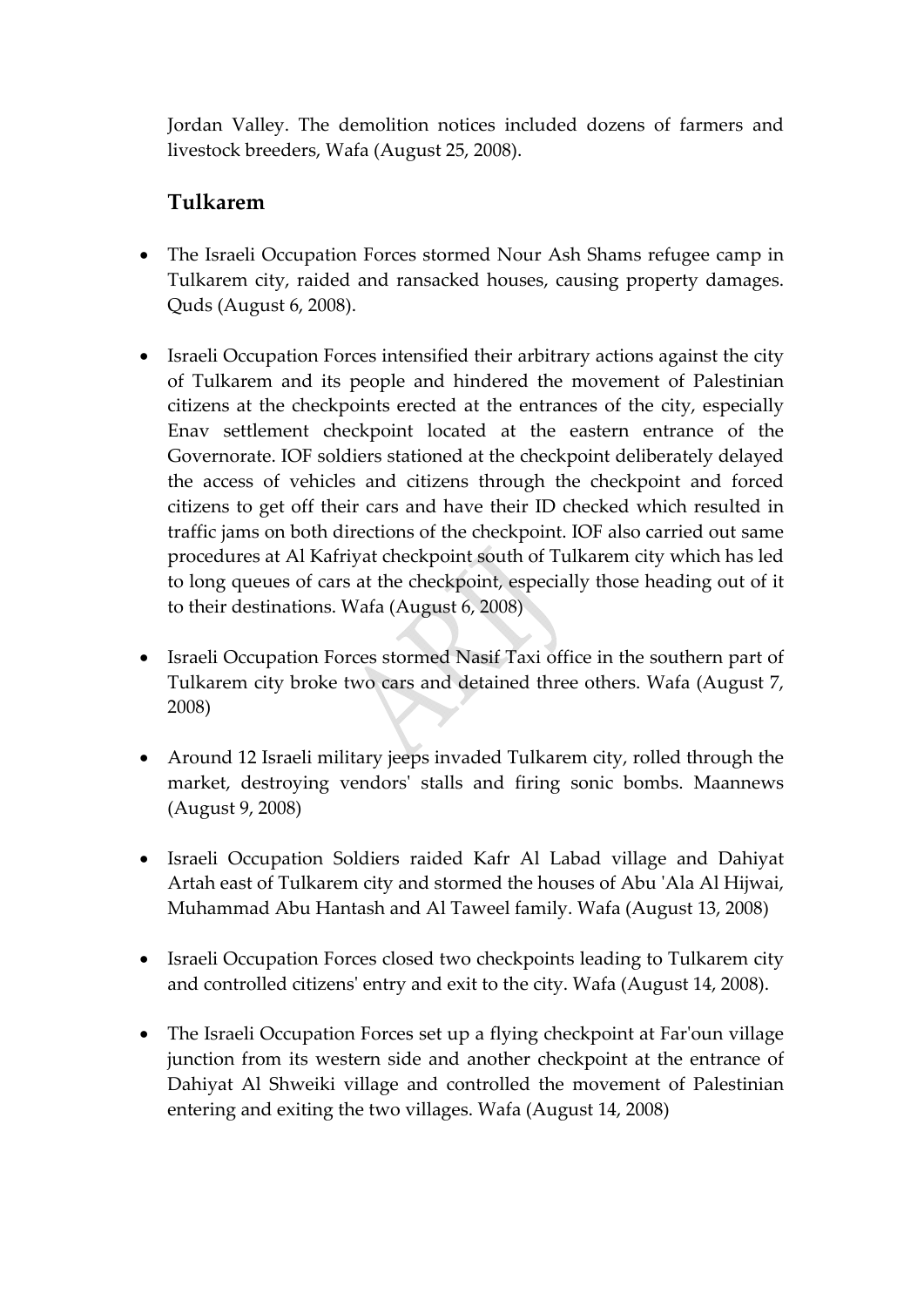- The Israeli Occupation Forces set up a flying checkpoint at Ramin's village entrance east of Tulkarem city. Wafa (August 14, 2008)
- A number of Israeli military jeeps and patrols stormed the town of ʹAnabta east of Tulkarm city. The Military jeeps carried out a clean‐up operation, and searched several houses in the village, broke into six shops for agricultural fertilizers and medicines in the city. Wafa (August 19, 2008).

#### **Gaza**

- Israeli Occupation Forces backed by Israeli bulldozers stormed As‐Sarj area north‐east of Khan Yunis city in the Gaza strip, intensively and indiscriminately firing at Palestinian houses causing material damages. Quds (August 5, 2008).
- New report for Al Dameer association reveals that Israeli Occupation authorities expanded the buffer zone in the Gaza Strip to include the agricultural land located near the border of the Gaza Strip. Quds (August 5, 2008).
- Israel closed Sofa crossing border with the Gaza Strip. Quds (August 8, 2008).
- The Israeli Defense Minister Ehud Barak decided to close Nahal Oz crossing point used for fuel transportation and Sufa crossing point used for transporting foodstuffs. Quds (August 12, 2008).
- A number of Israeli military vehicles stormed Khuza'a town east of Khan Yunis in southern Gaza strip razed agricultural lands amid intensive gunfire. Quds (August 15, 2008).
- Israeli Occupation Authorities refused to allow a Scottish aid truck carrying about 1.5 tons of medicines and medical assistance enters the Gaza Strip. Wafa (August 16, 2008).
- A statement by the deputy head of the federation of gas stations' owners in the Gaza Strip declared that due to Israeli restrictions imposed on shipments of cooking gas to the Gaza Strip, less than 30% of the Stripʹs basic needs are being fulfilled. Only 75 to 100 tons of cooking gas is allowed into Gaza by the Israeli military each day while the daily need is 350 tons. Maan News (August 18, 2008).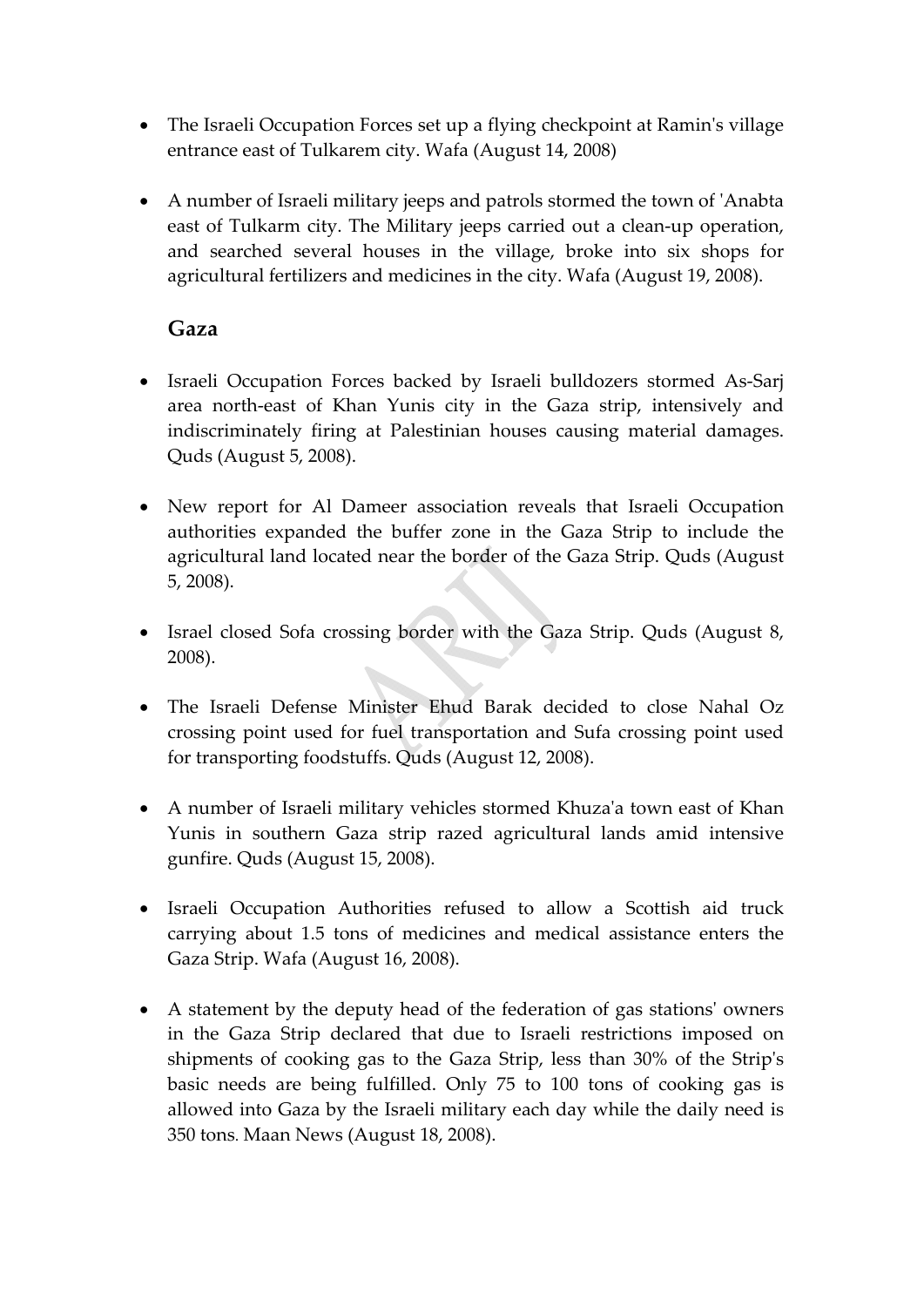- The Israeli Occupation authorities decided to exchange 3 million shekels from Gaza strip with similar amount, after making sure they are not forged. The aim of this step is to keep the Gaza Strip under Israeli economic control and prevent the Palestinians from Gaza Strip to search for alternative currency differs than the Israeli Shekel. Haaretz (August 19, 2008).
- The Israeli Defense Minister Ehud Barak ordered that the border crossings into the Gaza Strip remain closed until the 21<sup>st</sup> of August 2008. Jpost (August 20, 2008).

# **Others**

- The Israeli court issued an order preventing the implementation of demolition orders issued by 'Arad Municipality to demolish 13 houses owned by Al Darajah family. Quds (August 1, 2008).
- New report for the PCBS revealed that the number of settlers in West Bank settlements doubled 39 times in 35 years. Quds (August 4, 2008).
- Israeli groups seeking to transform the Sa'ada cemetery, Darwish cemetery and the Christian cemetery in Barad village near Aco to cows farms. Quds (August 5, 2008).
- Israel completes the last major airlift of Sixty‐five Ethiopian Jews to Israel. The 65 Ethiopians are the last eligible for Israeli citizenship under a quota imposed in 2003. Maannews (August 6, 2008)
- Israeli Supreme Court decided to reduce the temporary precautionary order which was issued few months ago and prevents the Israeli Antiquities Authority from excavation work at the historic Islamic cemetery near Ramleh city. According to the new order; the Supreme Court will allow the Israeli Antiquities Authority to carry out excavations work with any appropriate tools it deems to identify the historic Islamic cemetery area. Quds (August 7, 2008).
- The Israeli Magistrate's Court in Al Ramleh issued an order to tear down a building located in the city of Lud, on the pretext of unlicensed construction. The building is owned by Abdel Muʹti Abu Qteifan who was also put into jail and was charged with a penalty of NIS 750 Thousand. Wafa (August 8, 2008)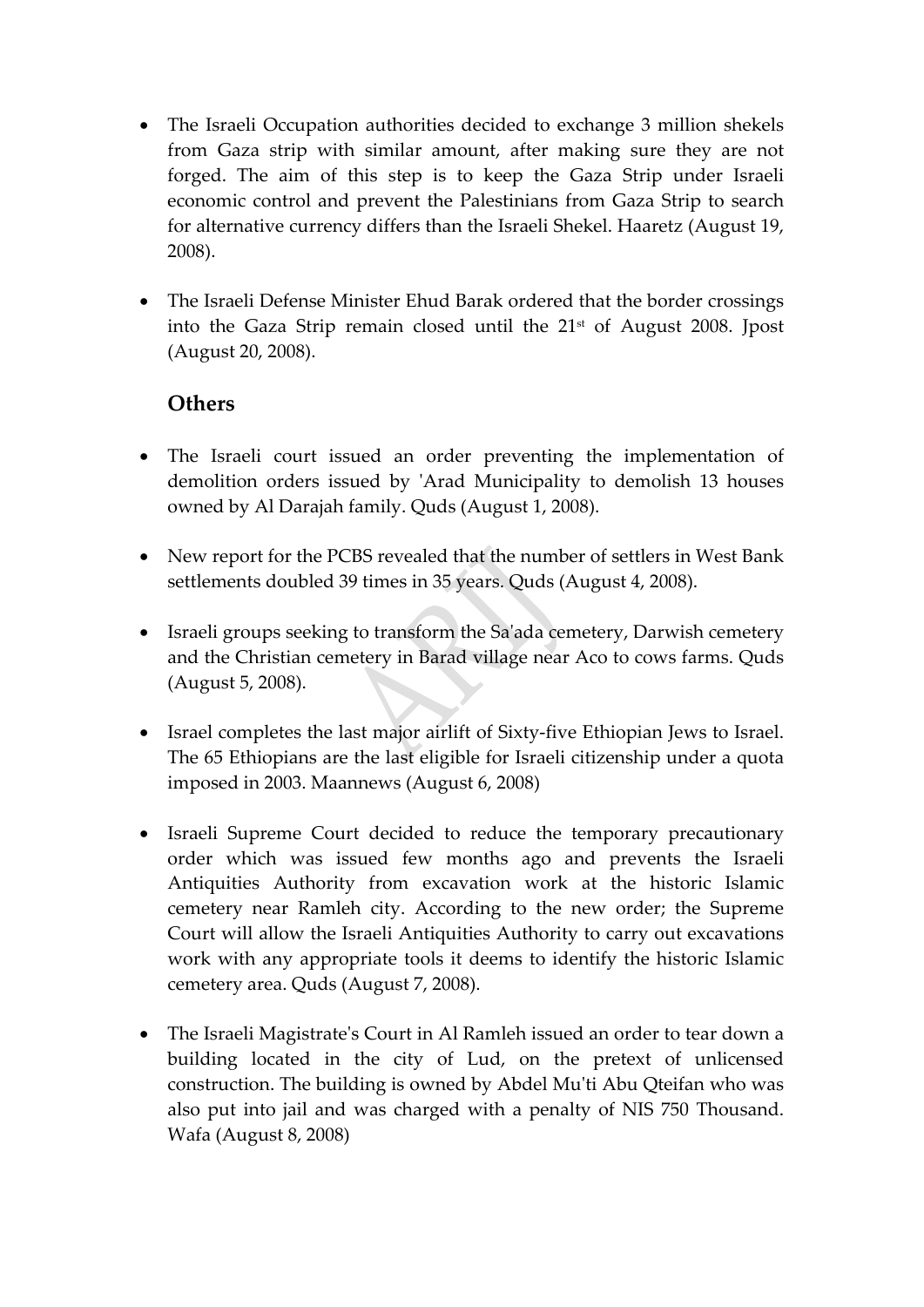- 215 Israelis and new Jewish immigrants from Georgia will land in Israel at Ben Gurion International Airport. Maannews (August 14, 2008)
- The Israeli daily newspaper 'Haaretz' published a map that shows Israel's intention to keep about 220 thousand Israeli settlers in the West Bank in 84 Israeli settlements within the West Bank 1967 borders. Quds (August 14, 2008).
- A New report by the Palestinian Centre Bureau of Statistics revealed the theft and increase in the Israeli control over the Palestinian water from groundwater basins. The Report also confirmed that the Israeli Occupation Authorities deny Palestinians the right for water through the construction of the segregation wall and the isolation of water resources. It is worth pointing out that Israeli Occupation authorities deliberately deny granting new licenses to build artesian water wells. Quds (August 19, 2008).
- The Israeli Prime Minister Ehud Olmert had given final approval to bring the 7,232 members of the Bnei Menashe tribe of northern India to Israel. Jerusalem post (August 21, 2008).
- Some 300 police officers raided the Al‐Aksa Institute in Umm El‐Fahm, seized computers and documents, and froze several bank accounts belonging to the institute. The operation was launched after Defense Minister Ehud Barak issued an order declaring the Al-Aksa Institute 'an illegal organizationʹ. Jerusalem Post (August 24, 2008).
- The Israeli government ordered the demolition of a newly built mosque and community center in the unrecognized Bedouin village of Wadi Al‐ Naʹam in the Negev desert of southern Israel. Maan News (August 25, 2008).
- The Israeli court of Tel Aviv issued a decision, nullifying the deal of selling the graveyard of the Persian Islamic cemetery (2.5 Dunums). The deal was signed by Ahalakha Company and the Arabic Committee of Trustees 17‐ year ago. Quds (August 22, 2008).
- A Number of Israeli army officers including Chief of Staff Gabi Ashkenazi Admitted that the segregation wall was built for political purposes and not for security goals. The Israeli Chief of Staff announced that drawing the segregation wall rout must be made by the Israeli Authoritative Political Echelon and not by the Israeli army. Quds (August 23, 2008).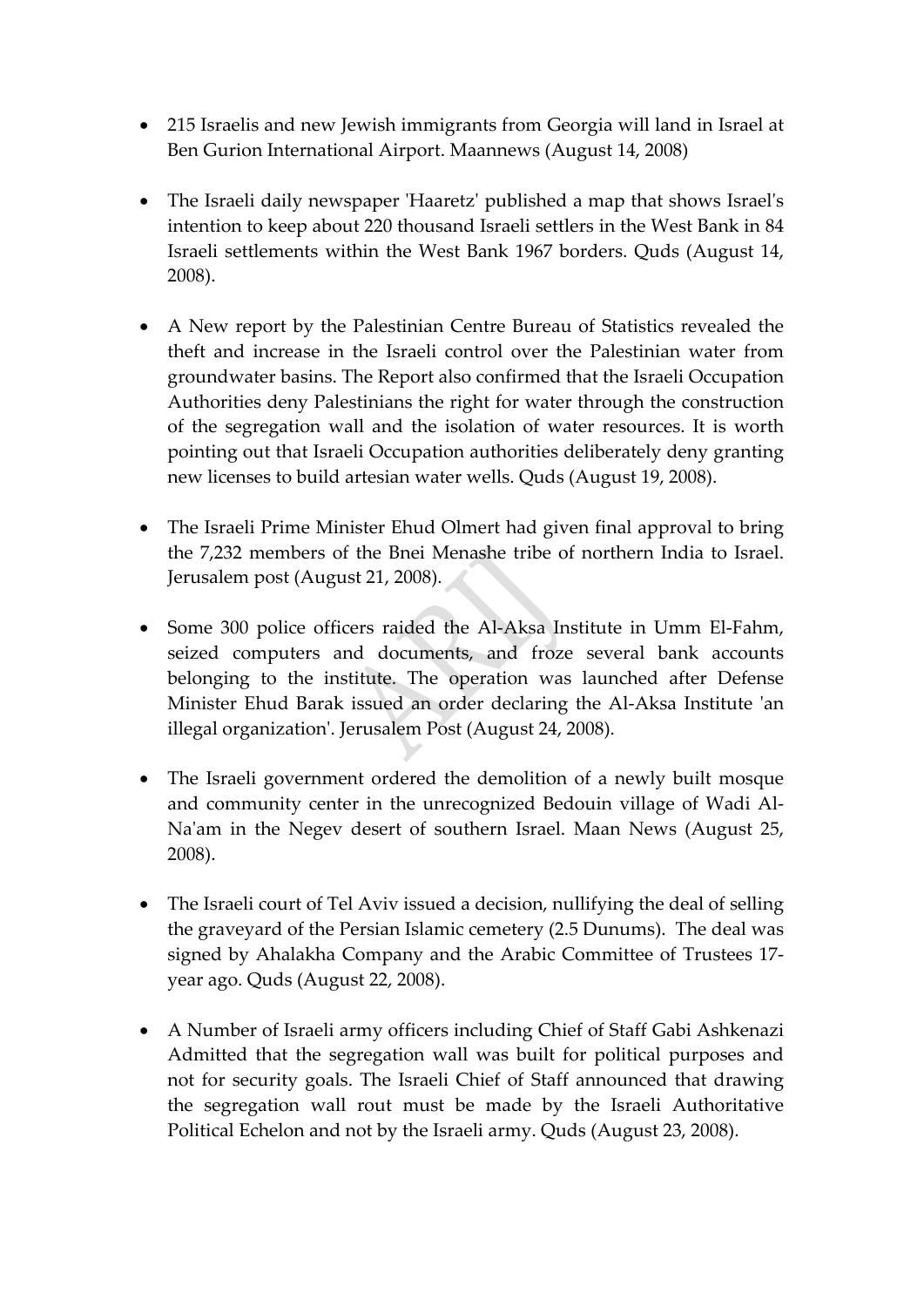- A new report of the Office of the High Commissioner for Human Rights of the United Nations (OHCHR) stated that the Israeli army carried out during the last week 97 searches and raids operation. The report also emphasized that the incursions included the destruction of property for more than 30 houses and assault against sheep herders in Ramallah villages. Al Quds (August 23, 2008).
- More than 2,600 housing units are under construction in West Bank settlements, including units in more than 1,000 new buildings, Peace Now contends in its semi‐annual report. Haaretz (August 26, 2008).
- The 2009 Israeli budget showed that Israel spends 8.2 of its GDP on military budget. This percentage is considered the highest in the world. Quds (August 26, 2008).
- A number of settlers from Rechasem attacked Al Hajji Taher mosque in Al Baten village in Haifa district. This is the second attack on the village by Jewish extremists. Quds (August 26, 2008).

| <b>District</b> | Land        | Land       | Uprooted     | <b>Houses</b> | <b>Houses</b>    |
|-----------------|-------------|------------|--------------|---------------|------------------|
|                 | Confiscated | Threatened | <b>Trees</b> | Demolished    | threatened<br>to |
|                 | (Dunum)     | (Dunum)    |              |               | be demolished    |
| Bethlehem       | 98          | 0          | $\bf{0}$     | $\mathbf{0}$  | 0                |
| Jerusalem       | 80          | 4          | 0            | 3             | 0                |
| Jenin           | 6           | $\bf{0}$   | $\bf{0}$     | 0             | 0                |
| Tulkarm         | 0           | 0          | $\mathbf{0}$ | $\Omega$      | 0                |
| Ramallah        | N           | 0          | 0            | 0             | 0                |
| <b>Nablus</b>   | 0           | 100        | $\mathbf{0}$ | $\mathbf{0}$  | 0                |
| Salfit          | O           | 0          | $\mathbf{0}$ | $\mathbf{0}$  | 0                |
| Jericho         |             | 0          | 0            | 0             | 0                |
| Gaza            | 0           | 0          | $\mathbf{0}$ | $\mathbf{0}$  | 0                |
| Qalqiliya       | 1.5         | 0          | $\bf{0}$     | $\mathbf{0}$  | 0                |
| Hebron          | 0           | 0          | $\mathbf{0}$ | 0             | 0                |
| Tubas           | 0           | 0          | $\bf{0}$     | $\mathbf{0}$  | 0                |
| <b>Total</b>    | 179.5       | 104        | 0            | 3             | 0                |

*The Monthly overview report gives a list of the Israeli Violations in the Occupied Palestinian Territory which are based on reports provided by field workers and\or by one or more of the following news sources: Al‐Ayyam daily newspaper, Quds daily newspaper, Palestinian National Information Center, Haaretz Daily Newspaper, The*